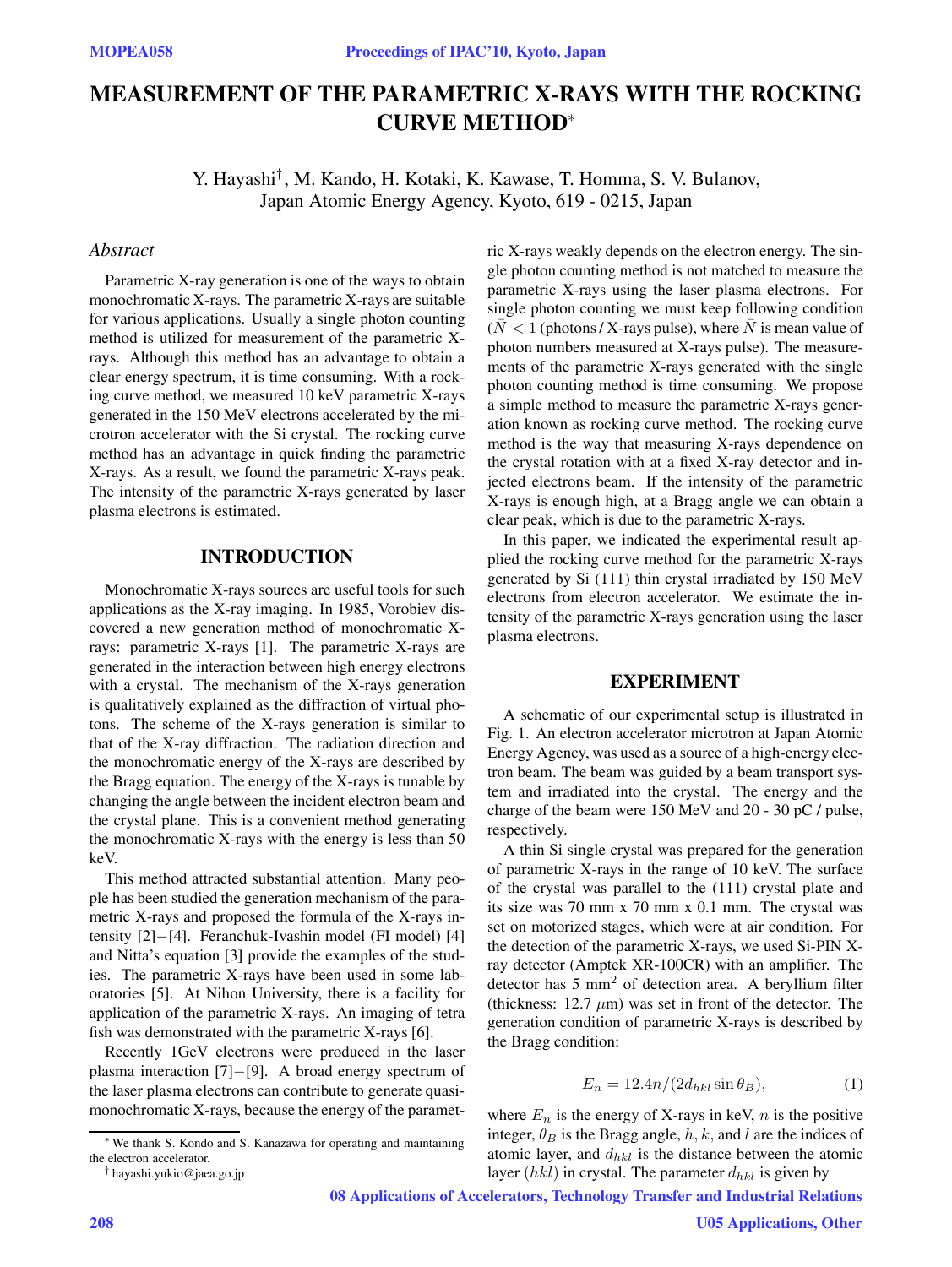$$
d_{hkl} = a/\sqrt{h^2 + k^2 + l^2},
$$
 (2)

where a is the lattice constant ( $a = 0.543$  nm for Si).

For the Bragg condition, 10 keV X-rays are produced at the angle of 2  $\theta_B$  (= 22.8 deg.) from the injected beam. Therefore the detector was fixed at the angle of 22.8 deg. from the electrons beam and at 900 mm from the crystal surface. The detector has high detection efficiency to 10 keV X-rays (close to 100 %), and low efficiency to Xrays with the energy higher than 100 keV [10]. The detector with a copper collimator was surrounded by radiation shielding made of lead, brasses, and plastic blocks. The crystal angle to the electron beam was placed by using a He-Ne laser, which was co-aligned with the beamline. The signal of the detector and a trigger signal from the microtron were observed with a digital oscilloscope. The trigger signal prevented the detector from detecting such noise signal from natural radiation.



Figure 1: Experimental setup.

### **RESULTS AND DISCUSSION**

*Measurement with Rocking Curve Method*





08 Applications of Accelerators, Technology Transfer and Industrial Relations

U05 Applications, Other 209

The parametric X-rays generated by the Si (111) crystal was measured with rocking curve method. Figure 2 illustrates the result of the curve. The rotation angle  $\theta$  was changed from 7.4 deg. to 22.4 deg. At each angle, the measurement was repeated 100 times and the mean value was shown in the figure. The curve consists of a broad part and a sharp peak around the Bragg angle ( $\theta_B = 11.4$  degree). Since this angle is consistent to the condition for generating the 10 keV parametric X-rays, we consider that the peak is mainly due to the 10 keV parametric X-rays. Therefore we conclude that the rocking curve method is suitable for measurements.

The observed FWHM of the peak is approximately 0.82 deg. This value is larger than the ideal width, which is equal to  $(1/\gamma)$  rad = 0.20 deg. Since the X-ray flux was too high under our experimental conditions, the detector indicates nonlinear output. This makes the FWHM value larger. The crystal plane was not flat, because the crystal folder held only the edge part of the crystal. This also makes the width of the peak broader. The broad part of the energy spectrum is caused by bremsstrahlung X-ray from the crystal, Mylar film (used as X-ray window for the experimental chamber), and air.

Dependence between the rotation angle and intensity indicates that main component of the bremsstrahlung X-ray is generated by the interaction of the electron beam with the crystal. Since increasing the angle corresponds to a decrement of the distance of the electron beam passing through the crystal, increasing the angle makes the intensity of the bremsstrahlung X-ray weaker.

According to the Feranchuk-Ivashin model, the generation condition of the parametric X-ray slightly differs from the Bragg condition, and the intensity of the parametric Xrays  $dI_{hkl}/d\Omega$  is given by [4, 5]:

$$
dI_{hkl}/d\Omega \propto |S_{hkl}|^2 \times g(\theta_x, \theta_y, \gamma, \omega_p/\omega), \quad (3)
$$

$$
S_{hkl} = \begin{cases} 4f[1 + \exp\{-\pi i(h + k + l)/2\}] \\ \text{(all the indices } h, k, \text{ and } l \text{ are odd (even)}), \\ 0 \text{ (else)} \end{cases}
$$
  

$$
g(\theta_x, \theta_y, \gamma, \omega_p/\omega) = \frac{[\theta_x^2 \cos^2(2\theta_B) + \theta_y^2]}{2\pi^2}.
$$

$$
g(\theta_x, \theta_y, \gamma, \omega_p/\omega) = \frac{v_x \cos(2\theta + \theta_y)}{\left[\theta_x^2 + \theta_y^2 + (1/\gamma)^2 + (\omega_p/\omega)^2\right]^2}.
$$
\n(5)

Here  $\Omega$  is the solid angle,  $\theta_x$  ( $\theta_y$ ) is the deviation from the Bragg direction in the plane (perpendicular to the plane),  $S_{hkl}$  is the crystal structure factor,  $f$  is the atomic scattering factor,  $\gamma$  is the Lorenz factor,  $\omega_p$  is the plasma frequency of the crystal, and  $\omega$  is the photon frequency.

Equations  $(3)$  -  $(5)$  indicate that not only 10 keV (the plane (111)) but 30 keV ((333)) and 40 keV ((444)) X-rays are also permitted to generate at the angle  $\theta = \theta_B = 11.4$ deg. The parametric X-ray generation from the plane (222) is forbidden ( $S_{222} = 0$  in Eq. (4)). Since the Si detector has detection efficiency to 30 keV and 40 keV X-ray, the peak at the Bragg angle in Fig. 2 also included these harmonic X-rays.